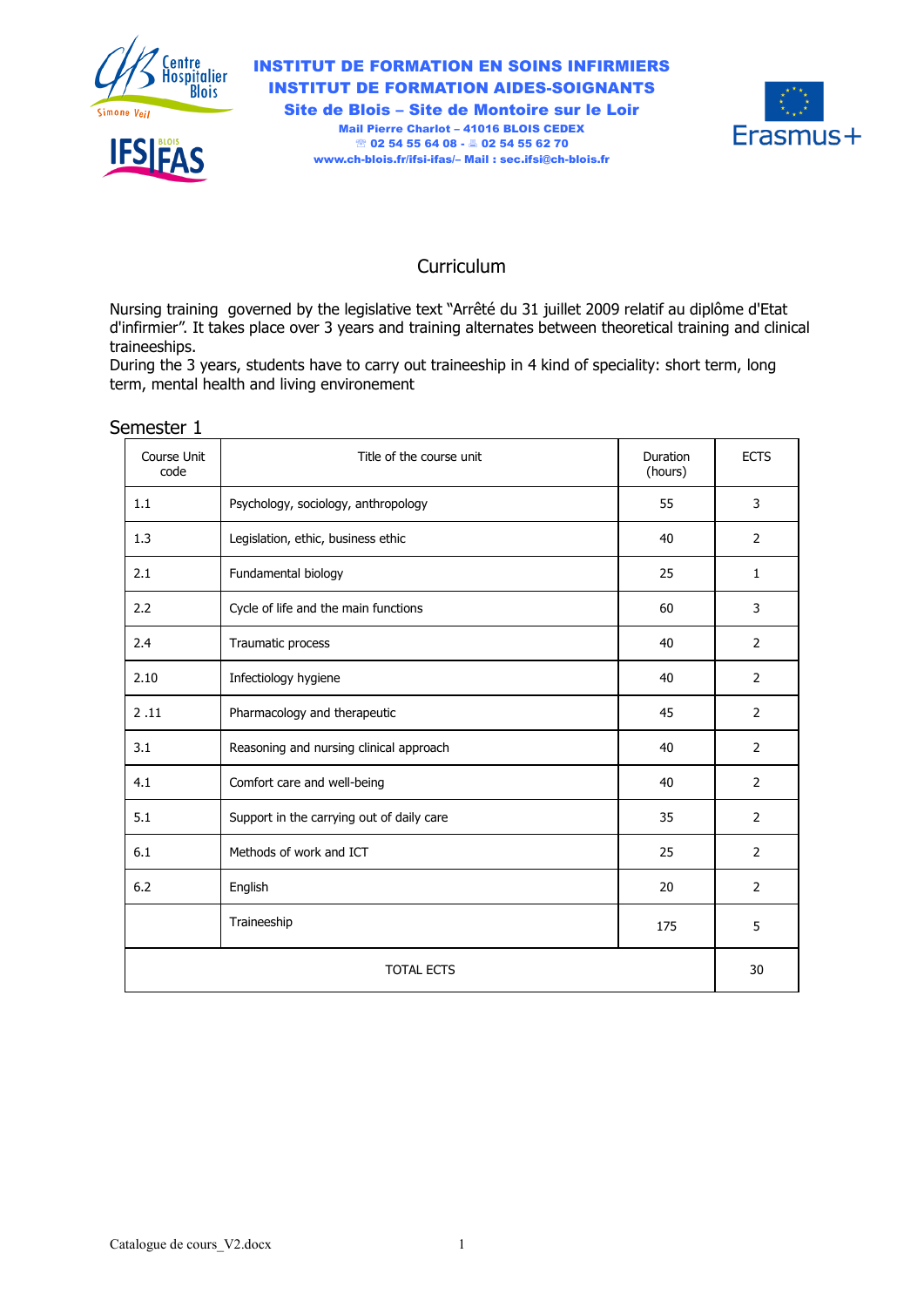| Course Unit<br>code | Title of the course unit                              | <b>Duration</b><br>(hours) | <b>ECTS</b>    |  |  |  |  |  |  |
|---------------------|-------------------------------------------------------|----------------------------|----------------|--|--|--|--|--|--|
| 1.1                 | Psychology, sociology, anthropology                   | 35                         | $\overline{2}$ |  |  |  |  |  |  |
| 1.2                 | Public Health and health economics                    | 35                         | $\overline{2}$ |  |  |  |  |  |  |
| 2.3                 | Health, disease, disability, life's accidents         | 30                         | 2              |  |  |  |  |  |  |
| 2.6                 | Psychopathic process                                  | 40                         | $\overline{2}$ |  |  |  |  |  |  |
| 3.1                 | Reasoning and nursing care                            | 30                         | 2              |  |  |  |  |  |  |
| 3.2                 | Project of nursing care                               | 20                         | $\mathbf{1}$   |  |  |  |  |  |  |
| 4.2                 | Relational care                                       | 18                         | $\mathbf{1}$   |  |  |  |  |  |  |
| 4.3                 | Emergency cares                                       | 21                         | 1              |  |  |  |  |  |  |
| 4.4                 | Therapeutic and contribution to the medical diagnosis | 30                         | 2              |  |  |  |  |  |  |
| 4.5                 | Nursing care and risk management                      | 20                         | $\mathbf{1}$   |  |  |  |  |  |  |
| 5.2                 | Evaluation of clinical situation                      | 20                         | 2              |  |  |  |  |  |  |
| 6.2                 | English                                               | 10                         | $\overline{2}$ |  |  |  |  |  |  |
|                     | Traineeship                                           | 350                        | 10             |  |  |  |  |  |  |
| <b>TOTAL ECTS</b>   |                                                       |                            |                |  |  |  |  |  |  |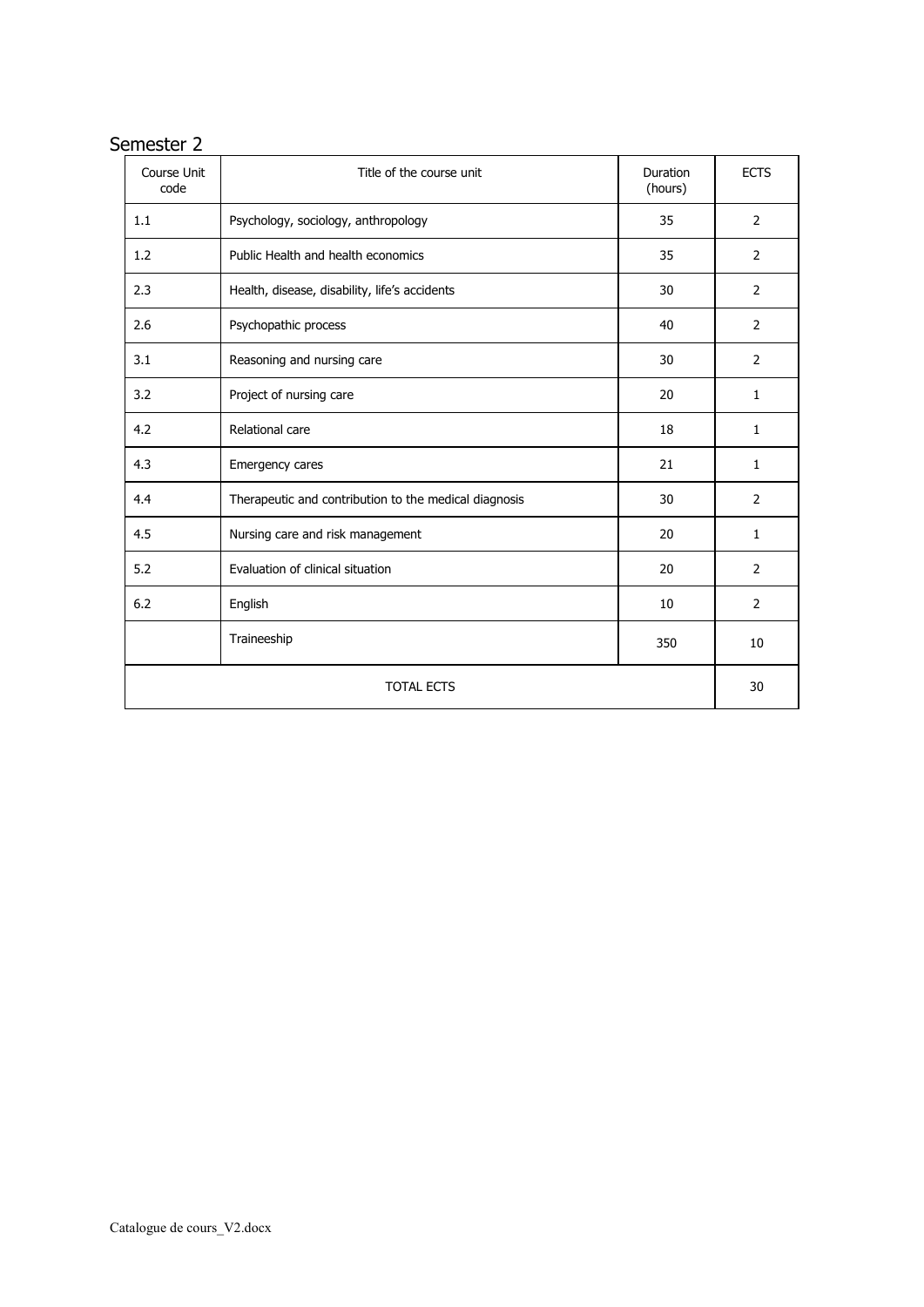## Semester 3

| Course Unit<br>code | Title of the course unit                                      | Duration<br>(hours) | <b>ECTS</b>  |  |  |  |  |  |  |
|---------------------|---------------------------------------------------------------|---------------------|--------------|--|--|--|--|--|--|
| 1.2                 | Public Health and health economics                            | 40                  | 3            |  |  |  |  |  |  |
| 2.5                 | Inflammatory and infectious processes                         | 40                  | 2            |  |  |  |  |  |  |
| 2.8                 | Obstructive processes                                         | 40                  | 2            |  |  |  |  |  |  |
| 2.11                | Pharmacology and therapeutic                                  | 20                  | $\mathbf{1}$ |  |  |  |  |  |  |
| 3.2 <sup>a</sup>    | Project of nursing care                                       | 20                  | 1            |  |  |  |  |  |  |
| 3.3 <sup>a</sup>    | Nursing roles, organisation of work and inter professionalism | 20                  | 1            |  |  |  |  |  |  |
| $4.2^{b}$           | Relational care                                               | 40                  | 2            |  |  |  |  |  |  |
| 4.6 <sup>b</sup>    | Educational and preventive care                               | 25                  | 2            |  |  |  |  |  |  |
| 5.3                 | Communication and project management                          | 40                  | 4            |  |  |  |  |  |  |
| 6.2                 | English                                                       | 10                  | 2            |  |  |  |  |  |  |
|                     | Traineeship                                                   | 350                 | 10           |  |  |  |  |  |  |
| <b>TOTAL ECTS</b>   |                                                               |                     |              |  |  |  |  |  |  |

| Course Unit<br>code | Title of the course unit                                                              | Duration<br>(hours) | <b>ECTS</b>    |  |  |  |  |  |  |
|---------------------|---------------------------------------------------------------------------------------|---------------------|----------------|--|--|--|--|--|--|
| 1.3                 | Legislation, ethics, business ethics                                                  | 50                  | 3              |  |  |  |  |  |  |
| 2.7                 | Organic failures and degenerative processes                                           | 40                  | 2              |  |  |  |  |  |  |
| 3.4 <sup>a</sup>    | Initiation to research                                                                | 35                  | 2              |  |  |  |  |  |  |
| 3.5 <sup>a</sup>    | Training of healthcare professionals                                                  | 30                  | 2              |  |  |  |  |  |  |
| $4.3^{b}$           | Emergency cares                                                                       | 21                  | 1              |  |  |  |  |  |  |
| 4.4                 | Therapeutic and contribution to the medical diagnosis                                 | 40                  | $\overline{2}$ |  |  |  |  |  |  |
| 4.5 <sup>b</sup>    | Nursing cares and risk management                                                     | 20                  | 1              |  |  |  |  |  |  |
| 4.6                 | Educational and preventive care                                                       | 15                  | 2              |  |  |  |  |  |  |
| 5.4                 | Educational and preventive care and training of the professionals and<br>the trainees | 40                  | 4              |  |  |  |  |  |  |
| 6.2                 | English                                                                               | 5                   | 1              |  |  |  |  |  |  |
|                     | Traineeship                                                                           | 350                 | 10             |  |  |  |  |  |  |
| <b>TOTAL ECTS</b>   |                                                                                       |                     |                |  |  |  |  |  |  |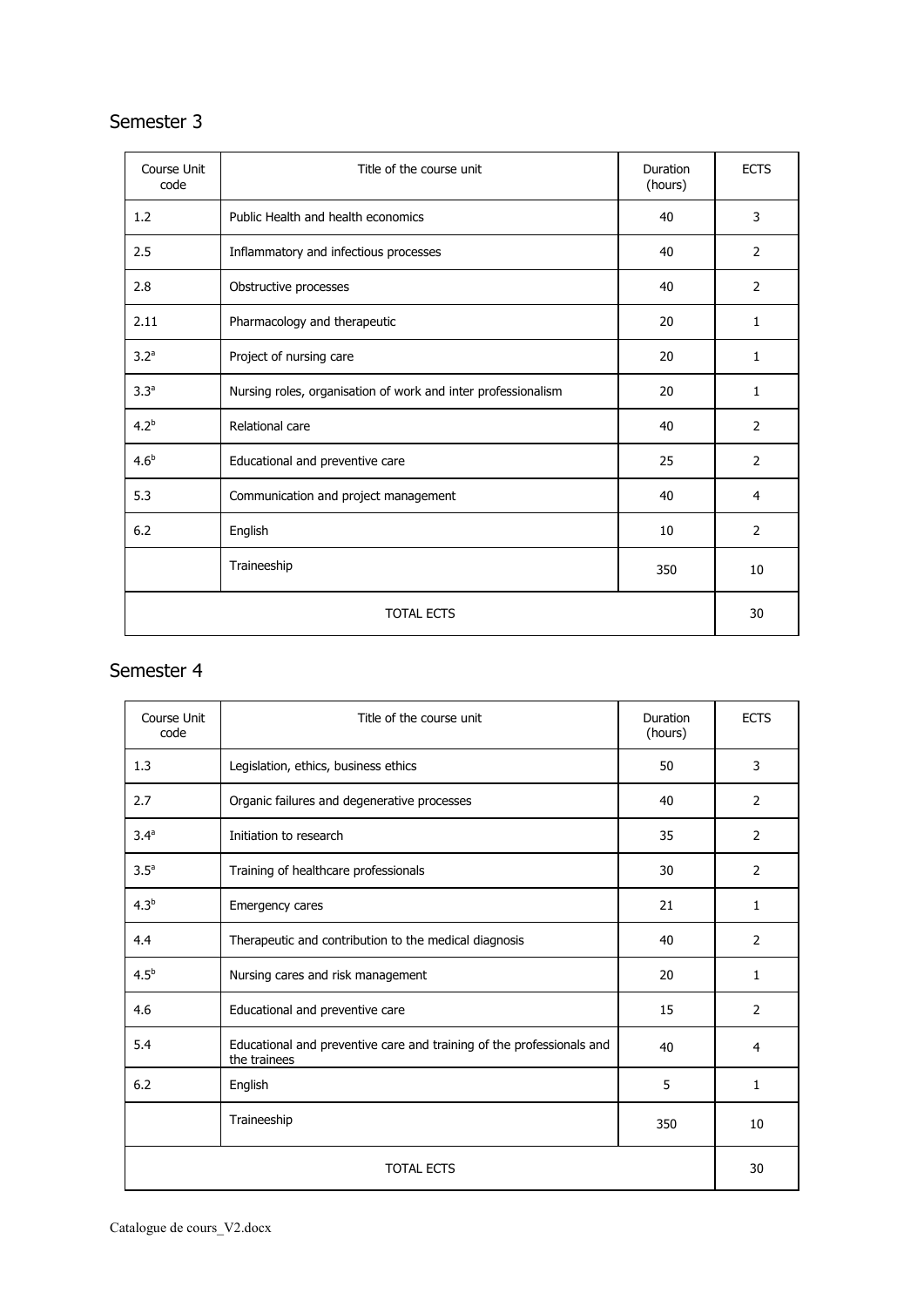# Semester 5

| Course Unit<br>code | Title of the course unit                                      | Duration<br>(hours) | <b>ECTS</b>    |  |  |  |  |  |  |
|---------------------|---------------------------------------------------------------|---------------------|----------------|--|--|--|--|--|--|
| 2.6                 | Psychopathic process                                          | 40                  | $\overline{2}$ |  |  |  |  |  |  |
| 2.9                 | Tumoral process                                               | 40                  | 2              |  |  |  |  |  |  |
| 2.11                | Pharmacology and therapeutic                                  | 40                  | 2              |  |  |  |  |  |  |
| 3.3                 | Nursing roles, organization of work and inter professionalism | 30                  | 2              |  |  |  |  |  |  |
| 4.2 <sup>a</sup>    | Relational care                                               | 20                  | $\mathbf{1}$   |  |  |  |  |  |  |
| 4.4                 | Therapeutic and contribution to the medical diagnosis         | 40                  | 2              |  |  |  |  |  |  |
| 4.7 <sup>a</sup>    | Palliative cares and end of life cares                        | 30                  | 2              |  |  |  |  |  |  |
| 5.5                 | Implementation of therapeutics and coordination of cares      | 40                  | 4              |  |  |  |  |  |  |
| 5.7                 | Optional unit                                                 | 10                  | 1              |  |  |  |  |  |  |
|                     | Traineeship                                                   | 350                 | 10             |  |  |  |  |  |  |
|                     | <b>TOTAL ECTS</b>                                             |                     |                |  |  |  |  |  |  |

| Course Unit<br>code | Title of the course unit                                                                  | Duration<br>(hours) | <b>ECTS</b> |  |  |  |  |  |  |
|---------------------|-------------------------------------------------------------------------------------------|---------------------|-------------|--|--|--|--|--|--|
| 3.4                 | Initiation to research                                                                    | 30                  | 2           |  |  |  |  |  |  |
| 4.8                 | Quality of care and evaluation of practices                                               | 50                  | 3           |  |  |  |  |  |  |
| 5.6                 | Analysis of the quality of care and the processing of scientific and<br>professional data | 40                  | 8           |  |  |  |  |  |  |
| 5.7                 | Optional unit                                                                             | 10                  |             |  |  |  |  |  |  |
| 6.2                 | English                                                                                   | 5                   |             |  |  |  |  |  |  |
|                     | Traineeship                                                                               | 525                 | 15          |  |  |  |  |  |  |
|                     | <b>TOTAL ECTS</b>                                                                         |                     |             |  |  |  |  |  |  |